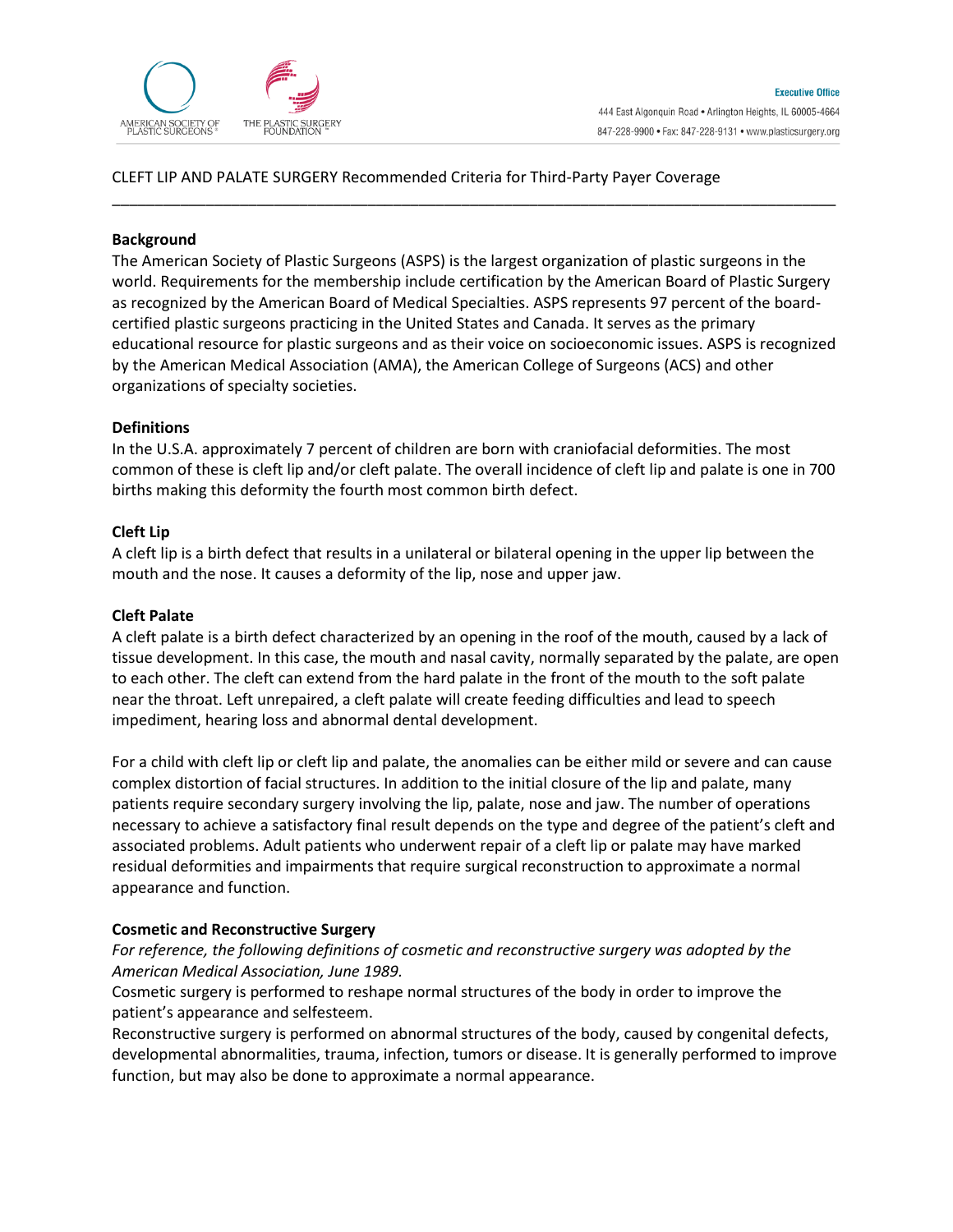### **Procedures**

Primary surgery, cleft lip.

### **Cheiloplasty**

Cheiloplasty, or cleft lip repair, is performed to close the opening in the lip caused by this birth defect. If the cleft is bilateral, closure may be performed on both sides simultaneously, or the surgeon may repair the lip one side at a time in separate surgeries. In some cases, when the deformity is severe, a preliminary operation to bring the two sides of the gap closer may be needed. The preliminary procedure can be either a lip adhesion (sewing the edges together without aligning the lip) or the insertion of an appliance to mechanically approximate the lip and gums.

The formal cleft lip repair is generally performed in a hospital under general anesthesia. There is more than one surgical approach. In a technique known as rotation-advancement lip repair, the surgeon makes an incision on either side of the cleft lip, extending into the nostrils. Working through the incision, the surgeon opens the lip completely, rotates the pink outer portion downward, and advances tissue from the cheek into the defect to eliminate the cleft. In another method, referred to as triangular flap repair, the surgeon makes incisions to form small skin flaps between the lip and nose. These flaps overlap and interlock to close the defect, restore muscle function, create needed height in the lip, and form a cupid's bow.

Primary surgery, cleft palate.

## **Palatoplasty**

Palatoplasty, or cleft palate repair, is performed to close an opening in the palate. Surgeons may close the palate in one surgery when the child is about one year of age. Or, the palate may be closed in two stages, separating the hard and soft palate repairs. Palatoplasty is usually performed in a hospital under general anesthesia as an inpatient procedure. Methods for repairing a cleft palate may vary widely in terms of when they are performed and what techniques are used. In a typical repair, incisions are made in the palate to provide sufficient tissue to close the defect. This tissue is moved to the mid-line or the center of the mouth to reconstruct the palate, join the muscles and provide adequate length to the soft palate. During the palatoplasty, cheek fat may be brought into the repair as well as cheek (buccal) mucosal-muscle flaps to augment the repair and close the defect.

#### **Secondary surgery**

Since the face grows until a child has reached maturity (girls 16 and boys 19), children born with cleft lips and palates require monitoring, and additional procedures may be required to correct residual deformities or deformities which worsen with age.

Patients with cleft lip deformities also have distortion of the nose. Cleft lip rhinoplasty is necessary to improve nasal function and correct the distortion. In the case of a severe nasal deformity, reconstructive rhinoplasty may be done in the child's early years. However, in other cases it is recommended that the operation be performed in the child's middle teenage years, when the nose has attained its maximum growth. Secondary surgery to achieve optimum reconstruction is common.

Repair of a complete cleft palate, one that extends from the lip to the throat, is generally performed in two operations. However, later revisions are often needed by children because of scarring and impaired growth of the palate. Communication (fistula) between the oral cavity and the nose or maxillary sinus is a sequela of cleft palate procedures and requires surgical closure. An additional operation, a bone graft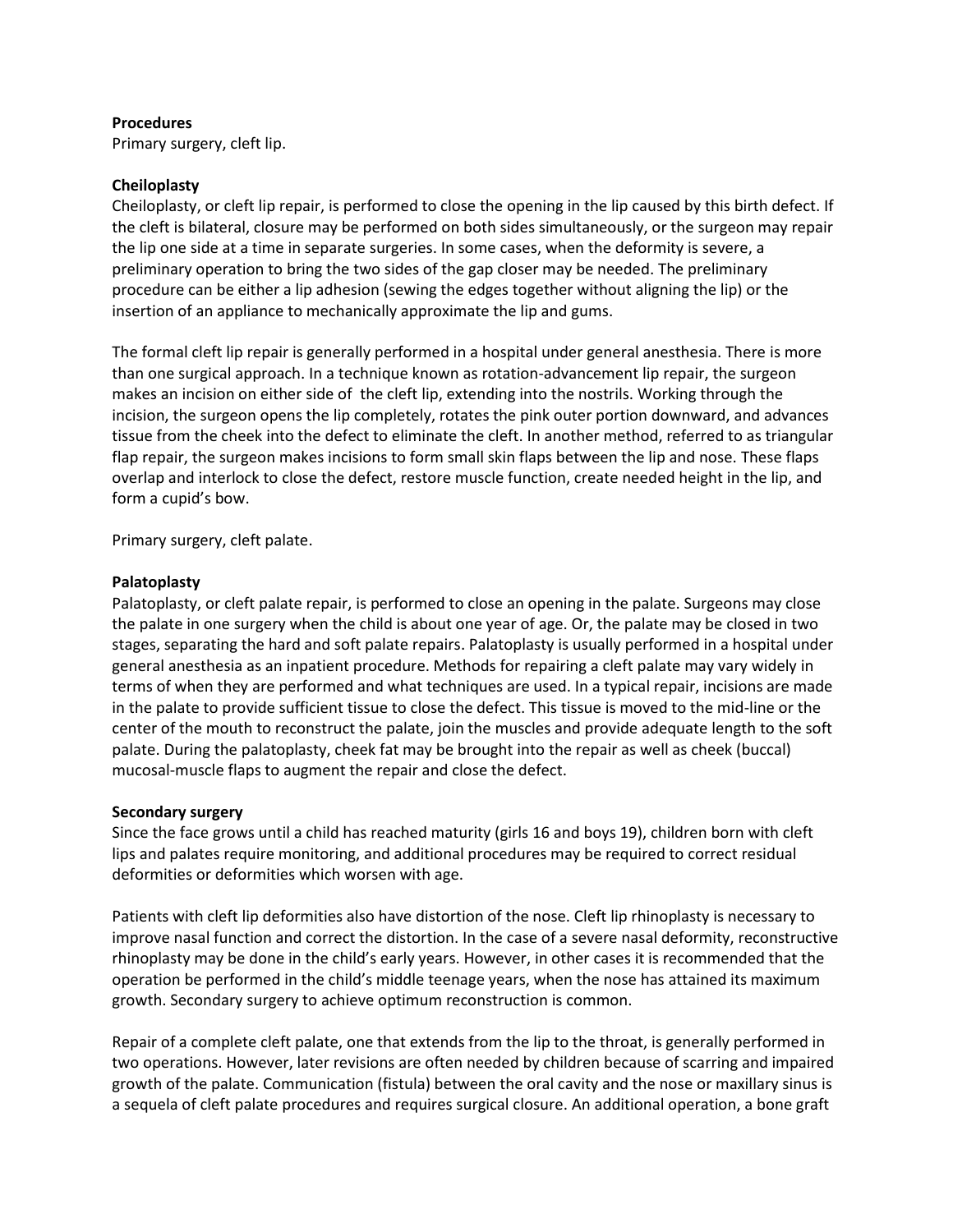commonly from the skull, hip or rib, may be required to replace missing bone in the gum ridge (alveolus) of the mouth (alveoloplasty).

Cleft palate patients may also have abnormal speech development. As they grow older and begin to speak, air may escape from the nostrils in an abnormal way and cause hypernasality. A surgical procedure known as a pharyngoplasty (pharyngeal flap, palatal lengthening, or sphincter pharyngoplasty) is done to correct this deformity and permit normal speech.

Anomalies of the upper jaw (maxilla) develop as well, sometimes requiring surgical correction in the teenage years. If the maxilla is deficient (hypoplastic), it may require expansion or realignment by osteotomy to correct the malocclusion and abnormal jaw relation (orthagnathic surgery).

# **Documentation**

When cleft lip and palate and secondary deformities are repaired, the indications should be documented by the surgeon in the history and physical and reiterated in the operative note. Chart documentation of the presence of a cleft lip or palate or other secondary deformity should qualify a procedure as medically necessary and, therefore, eligible for coverage. Photographs are usually taken to document the pre-operative condition and aid the surgeon in planning surgery. In some cases they may record physical signs; however, they do not substantiate symptoms and should only be used by thirdparty payers in conjunction with less subjective documentation. In circumstances when photographs may be useful to a third-party payer, the plastic surgeon should provide them. The patient, however, must sign a specific release, and confidentiality must be honored. It is the opinion of ASPS that a boardcertified plastic surgeon should evaluate all submitted photographs.

# **Position Statement**

Initial repair of cleft lip and palate deformities is generally performed at an early age, but secondary surgery may be required as the patient grows older and the lip, palate, nasal and jaw structures grow and develop. It is the position of the American Society of Plastic Surgeons that both initial and secondary procedures for treatment of cleft lip and palate birth defects should be compensable by third party payers, regardless of the patient's age.

# CODING AND BILLING

# **CPT Codes**

- 21076 Impression and custom preparation; surgical obturator prosthesis
- 42280 Maxillary impression for palatal prosthesis
- 40720 Plastic repair of cleft lip/nasal deformity; secondary, by recreation of defect and reclosure

40761 – Plastic repair of cleft lip/nasal deformity; with cross lip pedicle flap (Abbe-Estlander type), including sectioning and inserting of pedicle

- 41872 Gingivoplasty, each quadrant (specify)
- 15576-51- Formation of direct or tubed pedicle, with or without transfer; eyelids, nose, ears, lips, or intraoral
- 15630 Delay of flap or sectioning of flap (division and inset); at eyelids, nose, ears, or lips
- 42950 Pharyngoplasty (plastic or reconstructive operation on pharynx)
- 15576 Tongue flap: Anterior or posterior based pedicle flap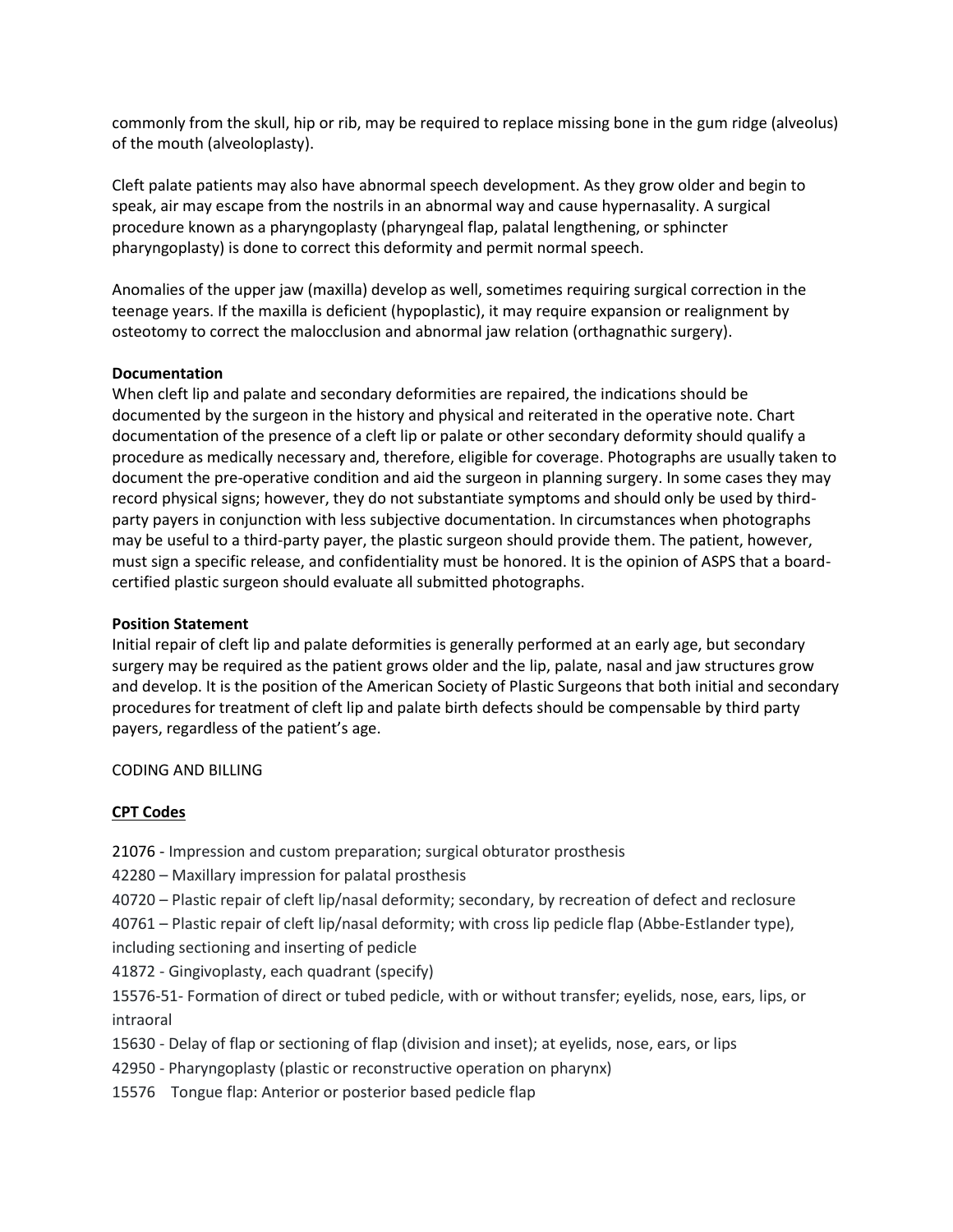92511 - Nasopharyngoscopy with endoscope (separate procedure)

12051 - Repair, intermediate, wounds of face, ears, eyelids, nose, lips and/or mucous membranes; 2.5 cm or less

13151 - Repair, complex, eyelids, nose, ears and/or lips; 1.1 cm to 2.5 cm

14060 - Adjacent tissue transfer or rearrangement, eyelids, nose, ears and/or lips; defect 10 sq cm or less

15574 - Formation of direct or tubed pedicle, with or without transfer; forehead, cheeks, chin, mouth, neck, axillae, genitalia, hands or feet

21141 - Reconstruction midface, LeFort I; single piece, segment movement in any direction (eg, for Long Face Syndrome), without bone graft

21142 - Reconstruction midface, LeFort I; 2 pieces, segment movement in any direction, without bone graft

21143 - Reconstruction midface, LeFort I; 3 or more pieces, segment movement in any direction, without bone graft

21145 - Reconstruction midface, LeFort I; single piece, segment movement in any direction, requiring bone grafts (includes obtaining autografts)

21146 - Reconstruction midface, LeFort I; 2 pieces, segment movement in any direction, requiring bone grafts (includes obtaining autografts) (eg, ungrafted unilateral alveolar cleft)

21147 - Reconstruction midface, LeFort I; 3 or more pieces, segment movement in any direction,

requiring bone grafts (includes obtaining autografts) (eg, ungrafted bilateral alveolar cleft or multiple osteotomies)

21206 - Osteotomy, maxilla, segmental (eg, Wassmund or Schuchard)

21210 - Graft, bone; nasal, maxillary or malar areas (includes obtaining graft)

21230 - Graft; rib cartilage, autogenous, to face, chin, nose or ear (includes obtaining graft)

21235 - Graft; ear cartilage, autogenous, to nose or ear (includes obtaining graft)

30130 - Excision inferior turbinate, partial or complete, any method

30140 - Submucous resection inferior turbinate, partial or complete, any method

30460 - Rhinoplasty for nasal deformity secondary to congenital cleft lip and/or palate, including columellar lengthening; tip only

30462 - Rhinoplasty for nasal deformity secondary to congenital cleft lip and/or palate, including columellar lengthening; tip, septum, osteotomies

30520 - Septoplasty or submucous resection, with or without cartilage scoring, contouring or replacement with graft

30580 - Repair fistula; oromaxillary (combine with 31030 if antrotomy is included)

30600 - Repair fistula; oronasal

40700 - Plastic repair of cleft lip/nasal deformity; primary, partial or complete, unilateral

40701 - Plastic repair of cleft lip/nasal deformity; primary bilateral, 1-stage procedure

40702 - Plastic repair of cleft lip/nasal deformity; primary bilateral, 1 of 2 stages

42145 - Palatopharyngoplasty (eg, uvulopalatopharyngoplasty, uvulopharyngoplasty)

42205 - Palatoplasty for cleft palate, with closure of alveolar ridge; soft tissue only

42210 - Palatoplasty for cleft palate, with closure of alveolar ridge; with bone graft to alveolar ridge (includes obtaining graft)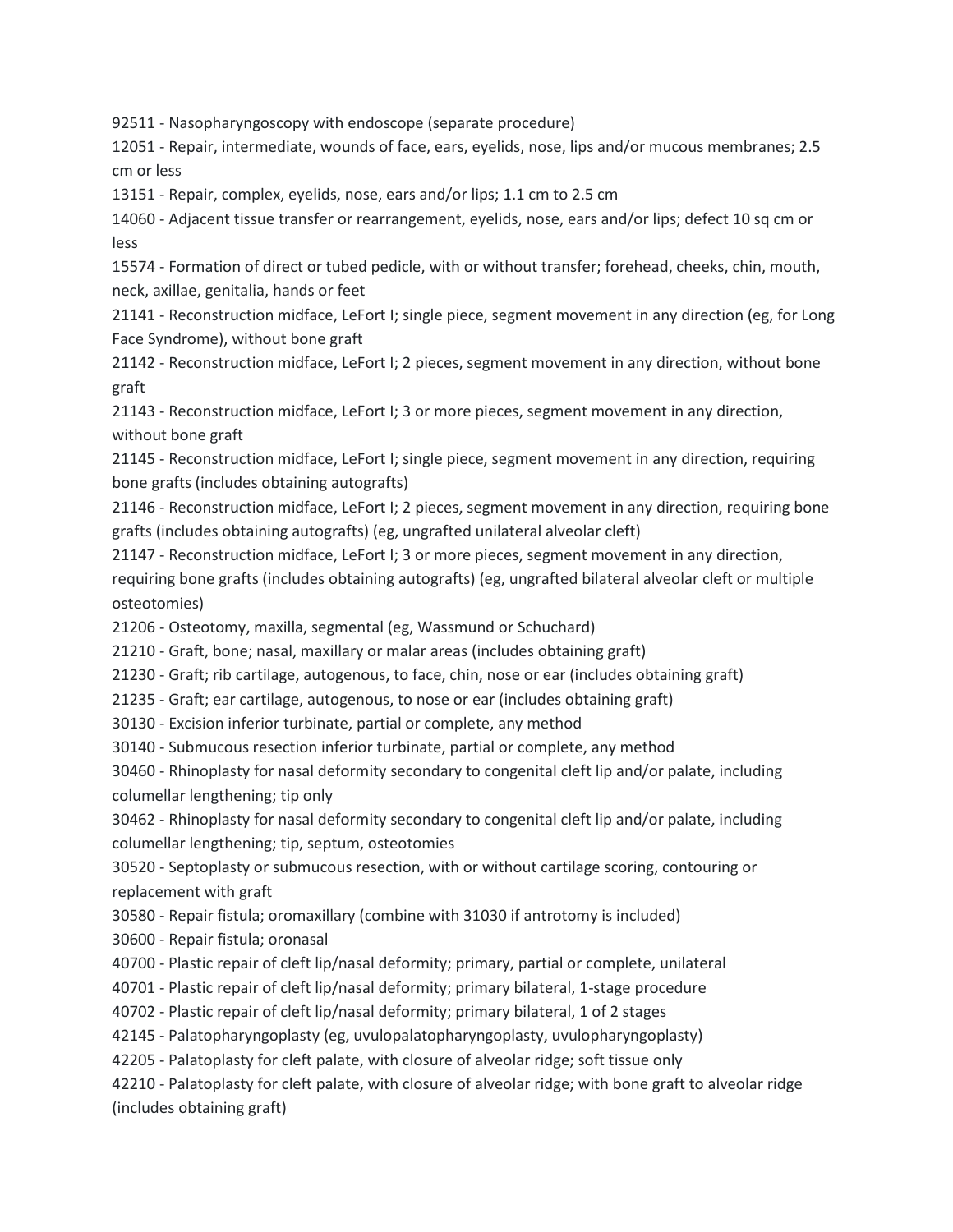- 42215 Palatoplasty for cleft palate; major revision
- 42220 Palatoplasty for cleft palate; secondary lengthening procedure
- 42225 Palatoplasty for cleft palate; attachment pharyngeal flap
- 42226 Lengthening of palate, and pharyngeal flap
- 42227 Lengthening of palate, with island flap
- 42235 Repair of anterior palate, including vomer flap
- 42260 Repair of nasolabial fistula
- 42281 Insertion of pin-retained palatal prosthesis

#### **ICD-10 Codes**

- Q30.2 Fissured, notched and cleft nose
- Q38.0 Congenital Malformation Lips Not Elsewhere Classified (Van der Woude Syndrome)
- Q38.5 Congenital High Arched Palate
- Q38.8 Other congenital malformations of pharynx
- O35.8XX0 Maternal care for other (suspected) fetal abnormality and damage, unspecified
- Q87.0 Congenital malformation syndromes predominantly affecting facial appearance (Pierre Robin

Sequence)

- Q18.4 Macrostomia
- Q35.1 Cleft hard palate
- Q35.3 Cleft soft palate
- Q35.5 Cleft hard palate with cleft soft palate
- Q35.7 Cleft uvula
- Q35.9 Cleft palate, unspecified
- Q36.0 Cleft lip, bilateral
- Q36.1 Cleft lip, median
- Q36.9 Cleft lip, unilateral
- Q37.0 Cleft hard palate with bilateral cleft lip
- Q37.1 Cleft hard palate with unilateral cleft lip
- Q37.2 Cleft soft palate with bilateral cleft lip
- Q37.3 Cleft soft palate with unilateral cleft lip
- Q37.4 Cleft hard and soft palate with bilateral cleft lip
- Q37.5 Cleft hard and soft palate with unilateral cleft lip
- Q37.8 Unspecified cleft palate with bilateral cleft lip
- Q37.9 Unspecified cleft palate with unilateral cleft lip